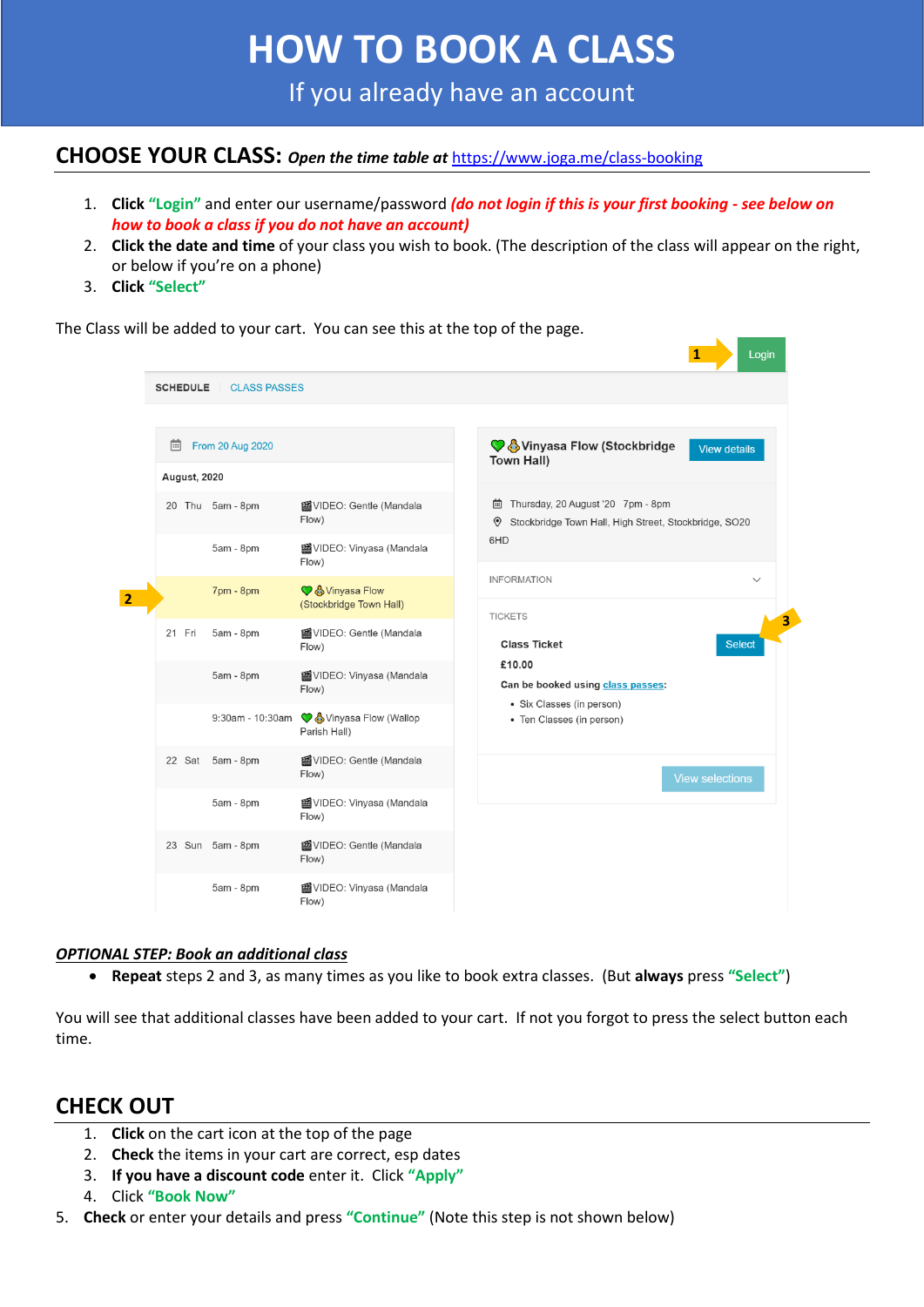## **HOW TO BOOK A CLASS**

If you already have an account

|                                                                                     |   |                              |                          |   | 급 1 item<br>£10.00 | 1 |
|-------------------------------------------------------------------------------------|---|------------------------------|--------------------------|---|--------------------|---|
| <b>SCHEDULE</b><br><b>CLASS PASSES</b>                                              |   |                              |                          |   |                    |   |
|                                                                                     |   |                              |                          |   |                    |   |
| <b>SELECTED ITEMS</b><br>$\overline{2}$<br>V & Vinyasa Flow (Stockbridge Town Hall) |   |                              |                          |   |                    |   |
| 茴 Thu, 20 Aug '20 7pm - 8pm                                                         |   |                              |                          |   |                    |   |
| <b>Class Ticket</b>                                                                 |   | $\times$ 1                   | $\circledcirc$<br>£10.00 |   |                    |   |
|                                                                                     |   | <b>Total cost of tickets</b> | £10.00                   |   |                    |   |
|                                                                                     | 3 | Enter discount code          | Apply                    |   |                    |   |
| Select more                                                                         |   |                              | Book now                 | 4 |                    |   |

### **USE YOU PASSES OR PAY WITH CARD**

**If you have classes passes (eg 5 or ten class-pass):** Credits will be deducted automatically from your pass **If you don't have any credits** and would prefer to pay for each class as you go:

- **Click "Pay by card"**
- **Enter** your card details and click **"Pay"**

#### **BOOKING CONFIRMED**

Once your booking is confirmed, you should see this page

| booked on!!<br>You can access your booking using the link in the confirmation email.<br><b>BOOKING DETAILS</b><br>Vinyasa Flow (Stockbridge Town Hall)<br>Thu 20 Aug, 7:00pm - 8:00pm<br>曲<br><b>Class Ticket</b><br>☎<br>്ട<br>Jo Dowey<br>Thank you for booking "Vinyasa Flow Yoga" with Jo Dowey at Stockbridge Town Hall, 7pm on Thursday.<br>Please arrive wearing a face mask and bring your own mat/equipment for class. We look forward to seeing you. | <b>Booking Complete</b>              | If you do not get this<br>screen, you have not |
|----------------------------------------------------------------------------------------------------------------------------------------------------------------------------------------------------------------------------------------------------------------------------------------------------------------------------------------------------------------------------------------------------------------------------------------------------------------|--------------------------------------|------------------------------------------------|
|                                                                                                                                                                                                                                                                                                                                                                                                                                                                | Booking ref: V3QT7                   |                                                |
|                                                                                                                                                                                                                                                                                                                                                                                                                                                                |                                      |                                                |
|                                                                                                                                                                                                                                                                                                                                                                                                                                                                |                                      |                                                |
|                                                                                                                                                                                                                                                                                                                                                                                                                                                                | Booked by: jjcdowey@gmail.com        |                                                |
|                                                                                                                                                                                                                                                                                                                                                                                                                                                                |                                      |                                                |
|                                                                                                                                                                                                                                                                                                                                                                                                                                                                |                                      |                                                |
|                                                                                                                                                                                                                                                                                                                                                                                                                                                                |                                      |                                                |
|                                                                                                                                                                                                                                                                                                                                                                                                                                                                |                                      |                                                |
|                                                                                                                                                                                                                                                                                                                                                                                                                                                                | ADDITIONAL INFORMATION               |                                                |
|                                                                                                                                                                                                                                                                                                                                                                                                                                                                | Vinyasa Flow (Stockbridge Town Hall) |                                                |
|                                                                                                                                                                                                                                                                                                                                                                                                                                                                |                                      |                                                |
|                                                                                                                                                                                                                                                                                                                                                                                                                                                                |                                      |                                                |
|                                                                                                                                                                                                                                                                                                                                                                                                                                                                | Love and best wishes,                |                                                |

#### **CONFIRMATION EMAIL**

Please check your emails for a confirmation. It contains important information:

- The address of the class
- Details for arrival & info about props and equipment
- A link to your online class
- Cancellation policy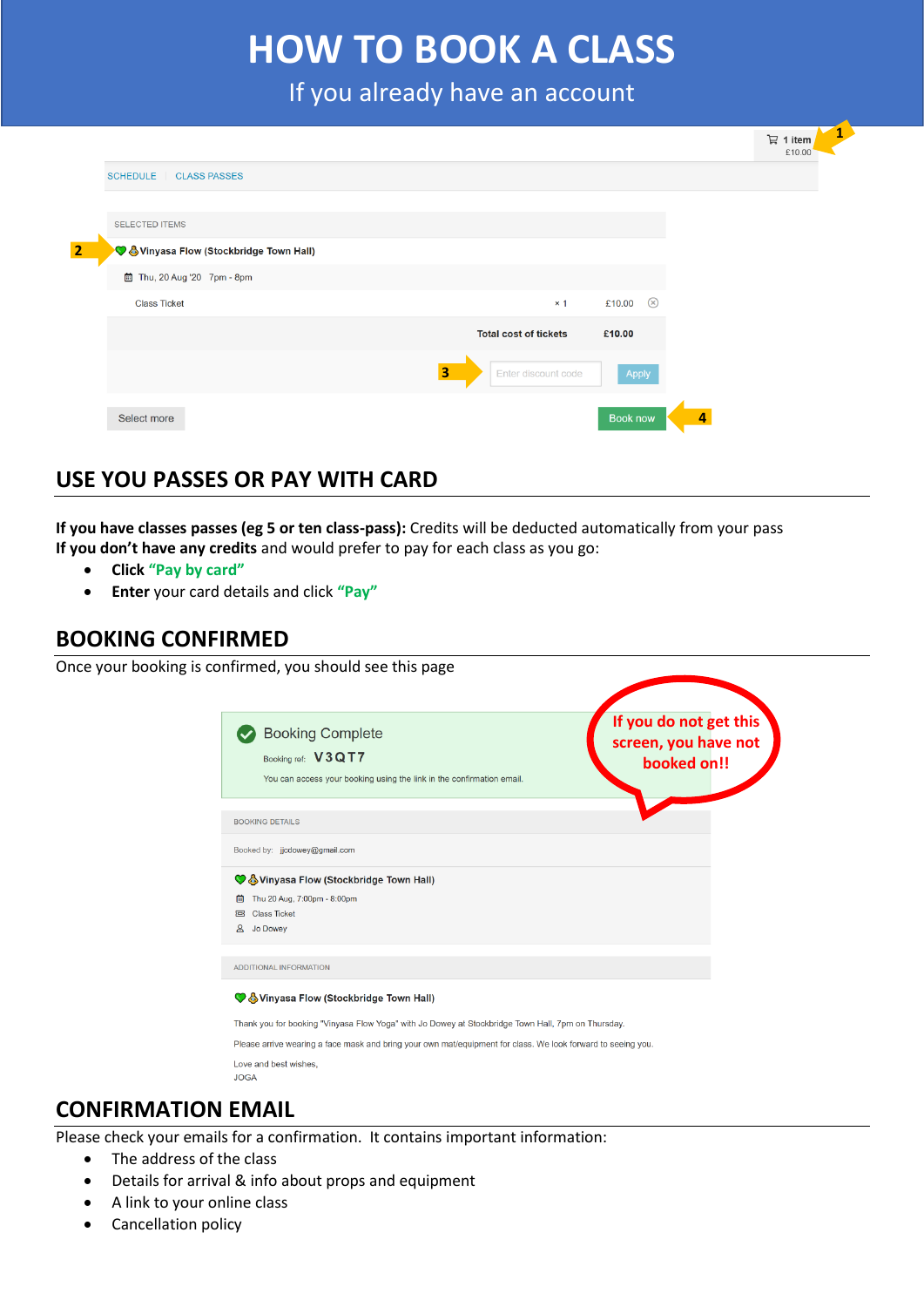# **HOW TO BOOK A CLASS HOW TO BOOK A CLASS**

If you **DO NOT** have an account

#### **CHOOSE YOUR CLASS:** *Open the time table at* <https://www.joga.me/class-booking>

- 1. **Click the date and time** of your class you wish to book. (The description of the class will appear on the right, or below if you're on a phone)
- 2. **Click "Select"**

The Class will be added to your cart. You can see this at the top of the page.

#### *OPTIONAL STEP: Book an additional class*

• **Repeat** steps 2 and 3, as many times as you like to book extra classes. (But **always** press **"Select"**)

You will see that additional classes have been added to your cart. If not you forgot to press the select button each time.

#### **CHECK OUT**

- 1. **Click** on the cart icon at the top of the page
- 2. **Check** the items in your cart are correct, esp dates
- 3. **If you have a discount code** enter it. Click **"Apply"**
- 4. Click **"Book Now"**
- 5. **Enter** your personal details and press **"Continue"**

#### **USE YOU PASSES OR PAY WITH CARD**

**If you have classes passes (eg 5 or ten class-pass):** Credits will be deducted automatically from your pass

**If you don't have any credits** and would prefer to pay for each class as you go

- **Click "Pay by card"**
- **Enter** your card details and click **"Pay"**

#### **BOOKING CONFIRMED**

Once your booking is confirmed, you should a booking complete page (as above)

#### **CONFIRMATION EMAIL**

Please check your emails for a confirmation. It contains important information:

- The address of the class
- Details for arrival & info about props and equipment
- A link to your online class
- Cancellation policy